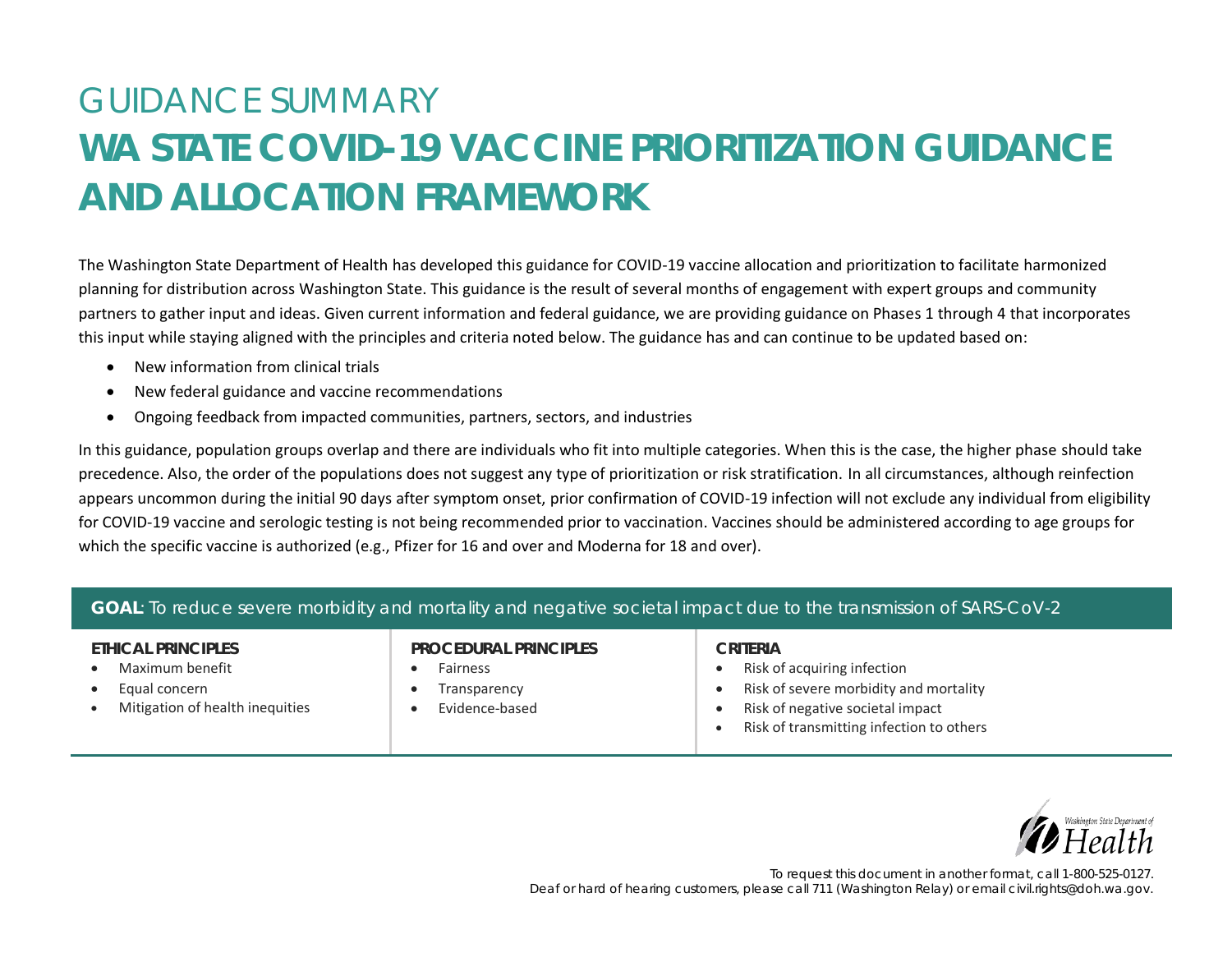# **Phase Eligibility Timing**

The table below outlines groups who are currently eligible vs. projected timing for future eligible groups. These future plans are tentative and are subject to change depending upon vaccine supply and demand.

| <b>Phase</b>  | When it will open                  | Who is in it                                                                                                                                                                                                                                                                                                                                                                                                                                                                                                                                                               |
|---------------|------------------------------------|----------------------------------------------------------------------------------------------------------------------------------------------------------------------------------------------------------------------------------------------------------------------------------------------------------------------------------------------------------------------------------------------------------------------------------------------------------------------------------------------------------------------------------------------------------------------------|
| 1A            | Currently open (Dec 14,<br>2020)   | See prioritization guidance                                                                                                                                                                                                                                                                                                                                                                                                                                                                                                                                                |
| 1B tier 1     | Currently open (Jan. 18,<br>2021)  | See prioritization guidance<br>$\bullet$<br>Pre-kindergarten through $12th$ grade educators and staff (added March 2)<br>$\bullet$<br>Child care staff (added March 2)<br>$\bullet$                                                                                                                                                                                                                                                                                                                                                                                        |
| 1B tier 2     | Currently open (March<br>17, 2021) | High-risk critical workers in certain congregate settings<br>$\bullet$<br>People age 16 or older who are pregnant<br>$\bullet$<br>People age 16 or older who have a disability that puts them at higher risk<br>$\bullet$                                                                                                                                                                                                                                                                                                                                                  |
| 1B tier 3 & 4 | Currently open (March<br>31, 2021) | People 16 years or older with 2 or more comorbidities or underlying<br>$\bullet$<br>conditions<br>People 60 years and older<br>$\bullet$<br>People, staff and volunteers in certain congregate living settings -<br>$\bullet$<br>specifically, correctional facilities, congregate settings where people<br>experiencing homelessness live or access services, and group homes for<br>people with disabilities<br>Other at-risk critical workers in certain congregate settings – specifically,<br>$\bullet$<br>restaurants/food services, manufacturing, and construction |
| 2, 3          | Opens April 15, 2021               | All people age 16 years and older not already covered                                                                                                                                                                                                                                                                                                                                                                                                                                                                                                                      |

## **Phase 1a - Tier 1**

#### *Overarching Groups:*

- **High-risk workers in health care settings** (clinical judgment should be applied to identify who is at greatest risk using the guidance below)
- **High-risk first responders** (clinical judgment should be applied to identify who is at greatest risk using the guidance below)
- **Residents and staff of nursing homes, assisted living facilities, and other community-based, congregate living settings where most individuals over 65 years of age are receiving care, supervision, or assistance**

Phase 1a focuses on (a) high-risk workers in health care settings and high-risk first responders in order to protect our medical care response capacity and (b) residents and staff of nursing homes, assisted living facilities, and other community-based, congregate living settings where most individuals over 65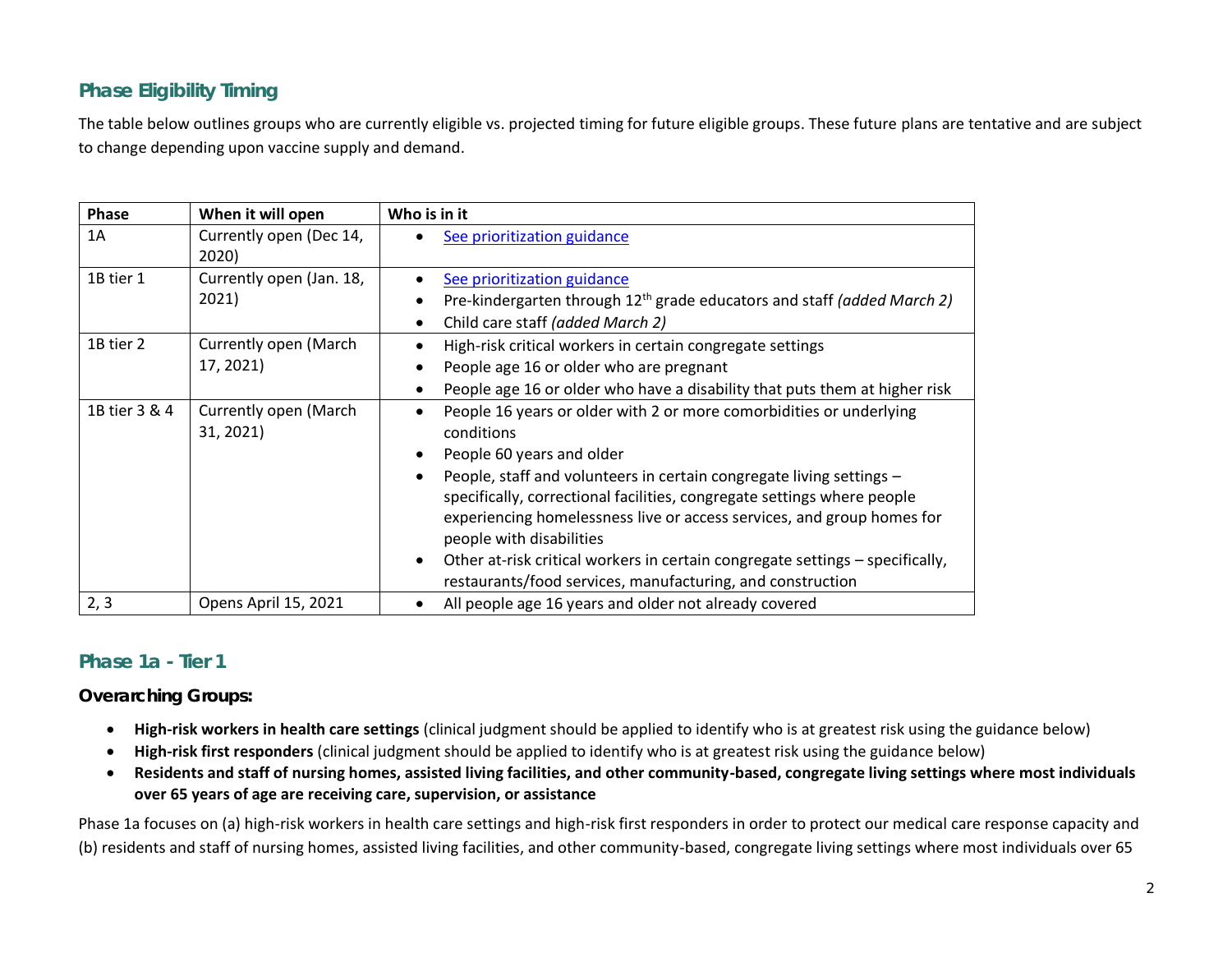years of age are receiving care, supervision, or assistance aiming to avoid hospitalizations, severe morbidity, and mortality. The table below identifies the desired objectives and guidance regarding what individuals would be prioritized for vaccine allocation in this phase. We provided recommendations that closely align with the Advisory Committee on Immunization Practices (ACIP) and initially include risk stratification given limited vaccine.

CDC provided initial COVID-19 vaccine supply projections for the first two months. Assuming Washington state receives approximately 2 percent of the total projections (Washington's approximate proportion of total U.S. population), our state was expected to receive between 150,000 to 350,000 doses in the first month and between 500,000 to 1 million doses in the second month (inclusive of second doses). Also note that many residents of long-term care facilities will be served via a federal pharmacy program that began in late December and draws down from the Washington state vaccine allotment. Given limited vaccine, sub-prioritization and sequencing of distribution to health care personnel was initially necessary. Furthermore, agencies have been encouraged to consider staggering vaccine schedules of teams to avoid potential clustering of worker absenteeism related to systemic reactions.

Beyond ACIP, this guidance was developed based on input and review by a number of experts including Washington advisory groups (Vaccine Advisory Committee, Disaster Medical Advisory Committee, COVID-19 Science Advisory Working Group, Association for Professionals in Infection Control), health care providers, and local health jurisdictions (including health officers).

| PHASE 1A-1<br><b>OBJECTIVE</b>                                                                                                                              | PHASE 1A-1 GUIDANCE                                                                                                                                                                                                                                                                                                                                                                                                                                                                                                                                                                                                                                                                                                                                                                                                                                                                                                                                                                                                                                                                                                                                                                                                                                                                                                                                                                                                                                                                                                                                                                                                                                                                                                                                                                                                                                                                                                                                                                                                                                                                                                                                                                    |
|-------------------------------------------------------------------------------------------------------------------------------------------------------------|----------------------------------------------------------------------------------------------------------------------------------------------------------------------------------------------------------------------------------------------------------------------------------------------------------------------------------------------------------------------------------------------------------------------------------------------------------------------------------------------------------------------------------------------------------------------------------------------------------------------------------------------------------------------------------------------------------------------------------------------------------------------------------------------------------------------------------------------------------------------------------------------------------------------------------------------------------------------------------------------------------------------------------------------------------------------------------------------------------------------------------------------------------------------------------------------------------------------------------------------------------------------------------------------------------------------------------------------------------------------------------------------------------------------------------------------------------------------------------------------------------------------------------------------------------------------------------------------------------------------------------------------------------------------------------------------------------------------------------------------------------------------------------------------------------------------------------------------------------------------------------------------------------------------------------------------------------------------------------------------------------------------------------------------------------------------------------------------------------------------------------------------------------------------------------------|
| To protect those at<br>highest risk of<br>exposure, to<br>maintain a<br>functioning health<br>system, and to<br>protect highly<br>vulnerable<br>populations | In the context of limited vaccine, this quidance includes the following sub-prioritization considerations:<br>Personnel without known infection in prior 90 days<br>Workers in sites where direct patient care is being frequently delivered to confirmed or suspected COVID-19 patients, including sites<br>where suspected patients are directed for COVID testing and care<br>Example setting: hospital sites managing suspected/confirmed COVID patients; emergency departments; urgent care; clinics<br>$\circ$<br>(walk-in, respiratory); home; isolation and quarantine facility<br>Examples types of workers: health care workers; technicians; security; environmental, janitorial, and facility staff; non-remote<br>$\circ$<br>translators; counselors; home health aides, caregivers, and companions<br>Workers frequently performing high-risk exposure procedures with suspected or confirmed COVID-19 patients<br>Example procedures: endotracheal or cough inducing intubation; cough induction or cough inducing procedure (e.g.,<br>$\circ$<br>nasogastric tube); bronchoscopy; suctioning; turning the patient to the prone position; disconnecting the patient from a<br>ventilator; invasive dental procedures and exams; autopsies; respiratory specimen collection; cardiopulmonary resuscitation;<br>upper endoscopy; laparoscopic surgery; placement of chest tubes for pneumothorax<br>Workers exposed to/handling potentially SARS-CoV-2 containing specimens<br>COVID-19 testing site staff at high risk of exposure to suspected COVID-19 patients<br>First responders at high risk of exposure to suspected or confirmed COVID-19 patients via high public exposure and procedures<br>Licensed emergency medical service frontline staff regardless of agency (e.g., fire, ambulance, hospital)<br>$\circ$<br>Emergency workers providing patient transport/ambulatory support regardless of agency<br>$\circ$<br>Personnel working in the field to provide oversight of these emergency medical service positions<br>$\circ$<br>Workers with elevated risk of acquisition/transmission with populations at higher risk of mortality or severe morbidity |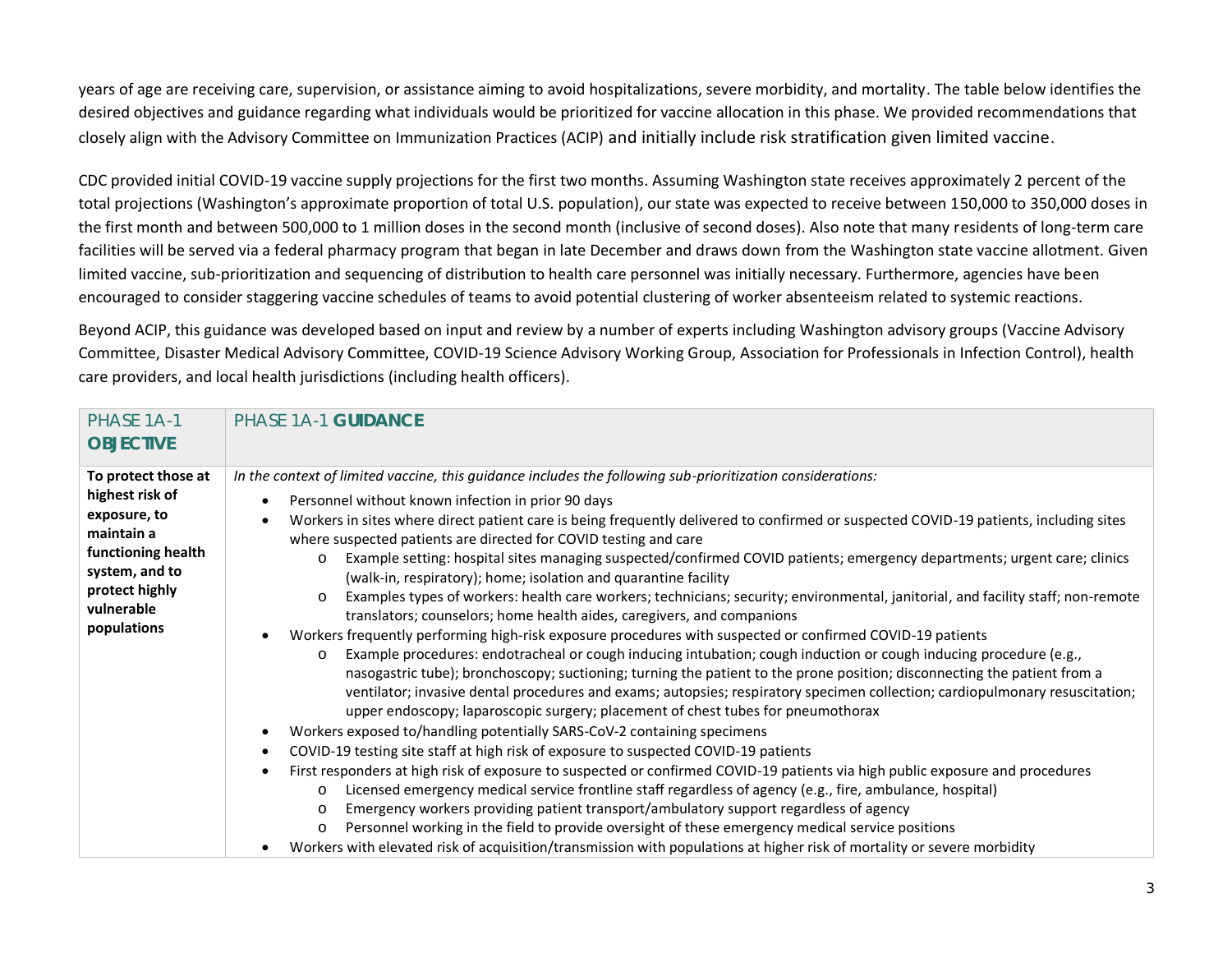| Workers at long-term care facilities and other community-based, congregate living settings where most individuals over 65<br>$\circ$<br>years of age are receiving care, supervision, or assistance (e.g., healthcare, environmental facility management, counselors,<br>dining staff, etc.)<br>Home health aides, care aides, caregivers (paid or unpaid), companions, etc.<br>Workers with patients undergoing chemotherapy, chronic renal disease, dialysis, etc.<br>$\circ$<br>Workers (including pharmacists and occupational health staff) administering vaccines to Phase 1a and 1b populations                 |
|------------------------------------------------------------------------------------------------------------------------------------------------------------------------------------------------------------------------------------------------------------------------------------------------------------------------------------------------------------------------------------------------------------------------------------------------------------------------------------------------------------------------------------------------------------------------------------------------------------------------|
| Residents and staff of long-term care facilities and other community-based, congregate living settings where most individuals over 65 years<br>of age are receiving care, supervision, or assistance and are unable to reside independently in the community:                                                                                                                                                                                                                                                                                                                                                          |
| Example: skilled nursing facilities - facility engaged primarily in providing skilled nursing care and rehabilitation services for residents<br>who require care because of injury, disability, or illness<br>Example: assisted living facilities - facility providing help with activities of daily living; residents often live in their own room or<br>apartment within building/group of buildings<br>Examples of possible settings: adult family homes; group homes for people with disabilities (physical, developmental, intellectual);<br>mental/behavioral health institutions; residential homeless shelters |
| Where sub-prioritization is needed, consider:                                                                                                                                                                                                                                                                                                                                                                                                                                                                                                                                                                          |
| Skilled nursing facilities caring for the most medically vulnerable residents and of congregate nature so they face the joint risk factors<br>of severe disease/mortality and transmission due to their living settings<br>After skilled nursing facilities, consider broadening to other facilities, including:<br>Assisted living facilities and adult family homes<br>$\circ$<br>Residential care communities<br>$\circ$<br>HUD 202 low-income senior housing<br>$\circ$<br>Intermediate care facilities for individuals with developmental disabilities<br>$\circ$<br><b>State Veterans Homes</b><br>$\circ$       |

#### *Phase 1a (Tier 1) Additional Guidance*

- We specifically use the terminology "workers in health care settings" and not "health care workers" because health agencies should consider the full spectrum of workers who might fit these conditions. Health care agencies should consider all types of staff (e.g., contracted, part-time, unpaid/volunteer) and the spectrum of staff who provide services (e.g., ambulatory, direct patient care, support services). ACIP provides similar guidance regarding defining healthcare personnel. $<sup>1</sup>$ </sup>
- Specifically, for caregivers: eligible caregivers (licensed, unlicensed, paid, unpaid, formal, or informal) who support the daily, functional and health needs of another individual who is at high risk for COVID-19 illness due to advanced age, long-term physical condition, co-morbidities, or development or intellectual disability. For the caregiver to be eligible, the care recipient:
	- o Must be someone who needs caregiving support for their daily, functioning, and health needs
	- o Can be an adult or minor child. For dependent minor children, the caregiver is eligible if that child has an underlying health condition or disability that puts them at high risk for severe COVID-19 illness. For example: a caregiver of a minor child with Down syndrome.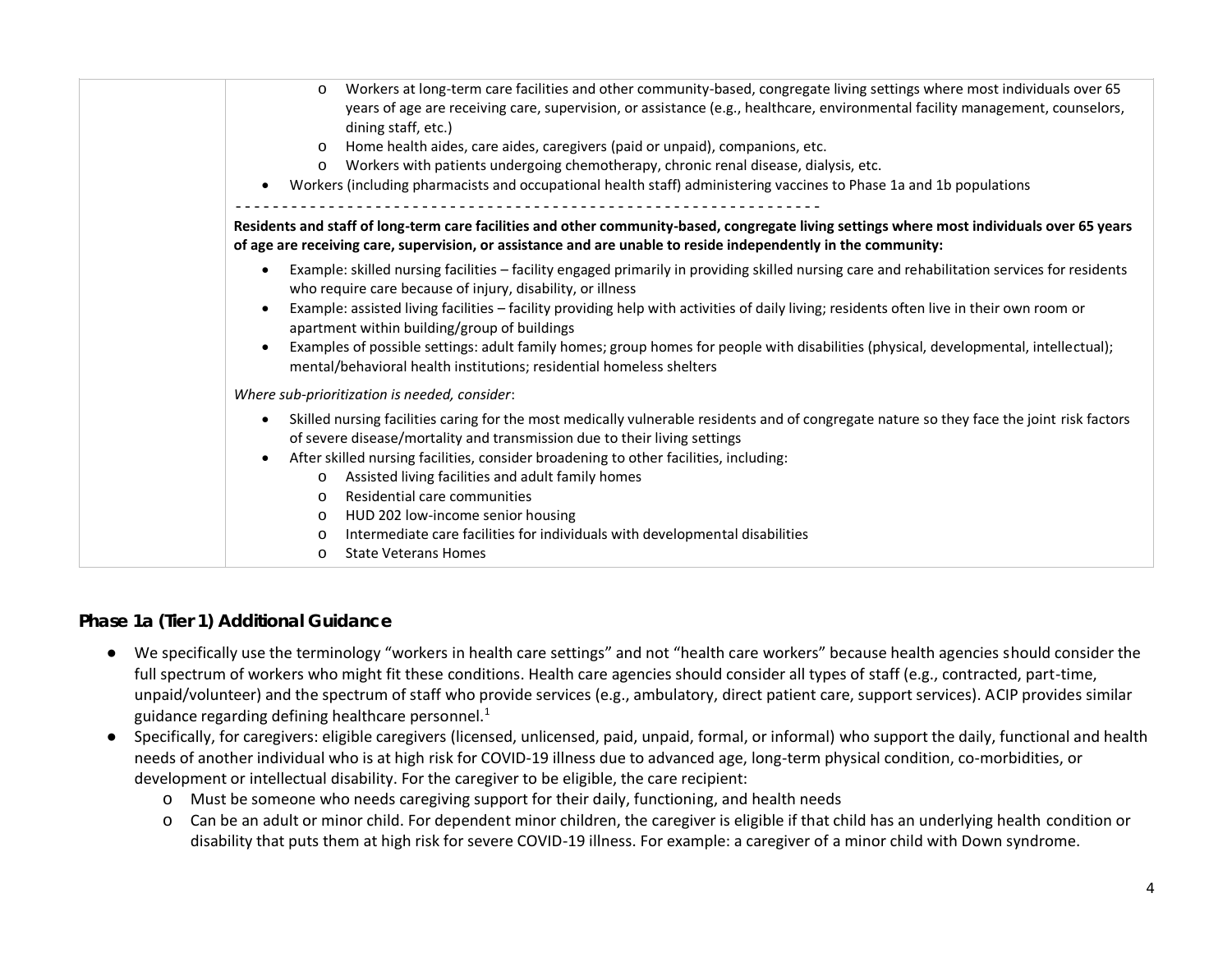● Special attention should be paid to workers in health care settings who are at high risk of exposure and may have inconsistent or limited use of PPE as well as those working in settings with inadequate environmental controls for recommended air exchange.

# **Phase 1a - Tier 2 (after completion of Tier 1)**

*Overarching Group:*

• **All other workers at risk in health care settings**

The definition of health [care settings as defined by](https://www.cdc.gov/infectioncontrol/guidelines/healthcare-personnel/appendix/terminology.html) the CDC refers to places where health care is delivered and includes, but is not limited to, acute care facilities, long term acute care facilities, inpatient rehabilitation facilities, nursing homes and assisted living facilities, home healthcare, vehicles where healthcare is delivered (e.g., mobile clinics), and outpatient facilities, such as dialysis centers, physician offices, and others.

| PHASE 1A-2 OBJECTIVE                 | PHASE 1A-2 GUIDANCE                                                                                                      |
|--------------------------------------|--------------------------------------------------------------------------------------------------------------------------|
| To protect those at highest risk of  | All other workers at risk to COVID working in health care settings                                                       |
| exposure, to maintain a functioning  | Workers who are at risk of acquisition or transmission of COVID because they are interacting in close proximity (less    |
| health system, and to protect highly | than 6 feet) with patients, co-workers, or specimens and are unable to remain socially distant (i.e., not include remote |
| vulnerable populations               | workers)                                                                                                                 |

#### *Phase 1a (Tier 2) Additional Guidance*

- We specifically use the terminology "workers in health care settings" and not "health care workers" because health agencies should consider the full spectrum of workers who might fit these conditions. Health care agencies should consider all types of staff (e.g., contracted, part-time, unpaid/volunteer) and the spectrum of staff who provide services (e.g., ambulatory, direct patient care, support services).
- Across Washington, it is important that health care systems actively reach out to and provide access to COVID-19 vaccination for communitybased health care workforce outside their systems and in their community. This includes other health care providers, school nurses, and behavioral health providers, etc., in order to compete this phase and ensure we have a protected healthcare system.

## **Phase 1b**

Phase 1b phase includes people who are high to moderate risk against the four risk criteria listed below stratified in different tiers given limited vaccine supply:

- Risk of acquiring infection
- Risk of severe morbidity and mortality
- Risk of negative societal impact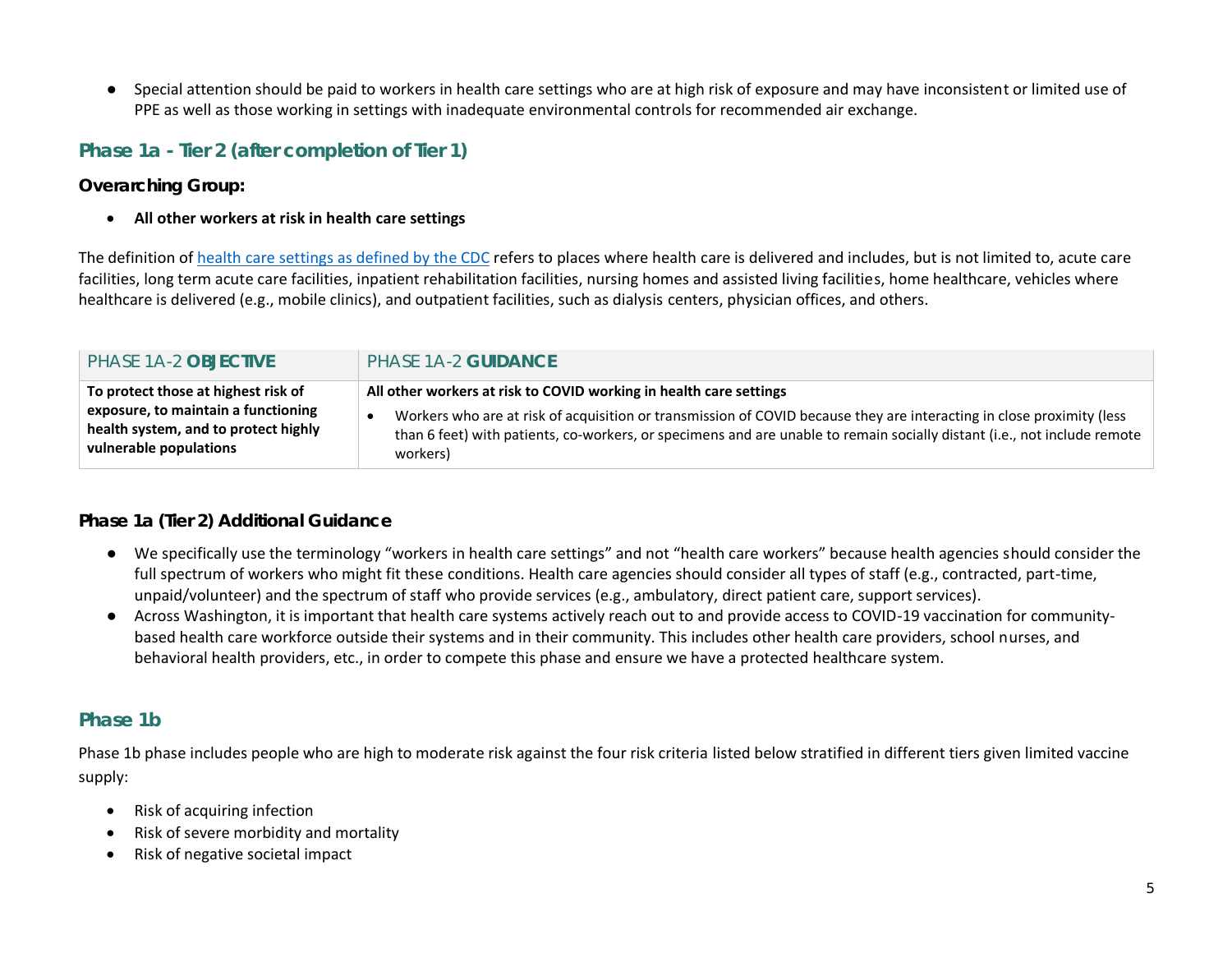• Risk of transmission to others

In addition, we have applied equity as a cross-cutting lens and considered situations when certain groups are disproportionately affected due to social factors and/or other systemic inequities to mitigate for these factors.

# **Phase 1b - Tier 1**

### *Overarching Groups:*

- **All people 65 years and older**
- **People 50 years and older in multi-generational households**
- **Workers in childcare settings**
- **Pre-kindergarten-12th grade educators and staff**

The first two objectives of this tier focus on protecting those who are driving hospitalization and face high rates of severe morbidity and mortality in order to reduce the burden on hospitals that keeps us in an emergency state. We also want to recognize that there are older adults and elders who may be vulnerable and unable to live independently similar to those in community-based, congregate care settings (Phase 1a) but their families care for them at home. In addition, we recognize that many families - especially those disproportionately affected by COVID - live in multi-generational homes that put the older adults and elders in the household at significantly higher risk for acquiring infection. Because these individuals are among disproportionately affected groups, they are also at risk for higher rates of severe morbidity and mortality.

| PHASE 1B-1 OBJECTIVE                                                                               | <b>PHASE 1B-1 GUIDANCE</b>                                                                                                                                                                                                                                                                                                                                                                                                                                                                                              |
|----------------------------------------------------------------------------------------------------|-------------------------------------------------------------------------------------------------------------------------------------------------------------------------------------------------------------------------------------------------------------------------------------------------------------------------------------------------------------------------------------------------------------------------------------------------------------------------------------------------------------------------|
| To prevent hospitalization and rates<br>of severe morbidity and mortality                          | All people 65 years and older (about half of whom have co-morbidities that increase risk for severe outcomes if infected with<br>COVID)                                                                                                                                                                                                                                                                                                                                                                                 |
| To prevent acquiring infection,<br>hospitalization, and rates of severe<br>morbidity and mortality | People 50 years and older in a multigenerational (2 or more generations) household<br>These individuals would be at risk either due to:                                                                                                                                                                                                                                                                                                                                                                                 |
|                                                                                                    | Vulnerability – specifically, an older adult or elder who cannot live independently and is being cared for by a relative or in-<br>home caregiver or being cared for by someone who works outside the home<br>Risk of exposure – specifically, an older adult or elder who is living with and taking care of kinship (along the lines of a<br>grandparent with a grandchild)<br>This group does not include an older adult who is able to live independently and is taking care of the individual's<br>kinship/children |

On March 2, 2021, Gov. Jay Inslee and the Washington State Department of Health in accordance with a federal directive added another group to this tier – specifically, workers in child care settings and pre-kindergarten through 12<sup>th</sup> grade educators and staff. This group was initially in Tier 2 with other workers at high risk in a congregate setting. However, not only do they face the risks of acquisition and transmission (note: there is growing evidence that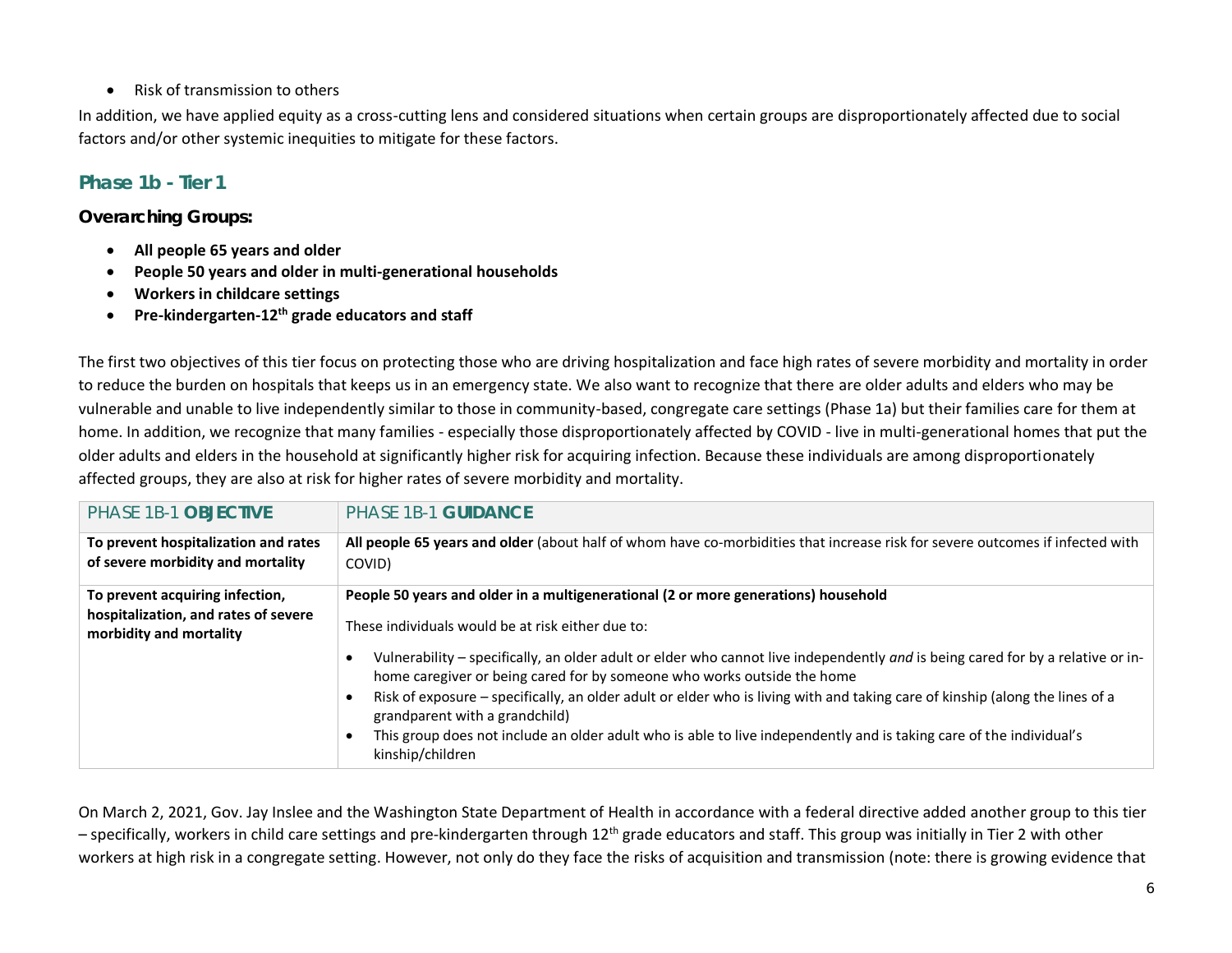older kids have higher risk of transmission) but remote care and education is also associated with very high risk of negative societal impact. There is strong evidence regarding the negative impact remote schooling is having on students in pre-kindergarten through 12<sup>th</sup> grade regarding educational advancement and access to meals and support services for children, which disproportionately affects low-income families.

| <b>PHASE 1B-1 OBJECTIVE</b>                                                                                                                                                                                                                                                                                                              | PHASE 1B-1 GUIDANCE                                                                                                                                                                                                                                                                                                                                                                                                                                                                                                                                                                                                                                                                                                                                                                                                                                                                                                                                                                                                                                                                                                                                                                                                                                                                                                                                                                                                                                                                                                                                                                       |
|------------------------------------------------------------------------------------------------------------------------------------------------------------------------------------------------------------------------------------------------------------------------------------------------------------------------------------------|-------------------------------------------------------------------------------------------------------------------------------------------------------------------------------------------------------------------------------------------------------------------------------------------------------------------------------------------------------------------------------------------------------------------------------------------------------------------------------------------------------------------------------------------------------------------------------------------------------------------------------------------------------------------------------------------------------------------------------------------------------------------------------------------------------------------------------------------------------------------------------------------------------------------------------------------------------------------------------------------------------------------------------------------------------------------------------------------------------------------------------------------------------------------------------------------------------------------------------------------------------------------------------------------------------------------------------------------------------------------------------------------------------------------------------------------------------------------------------------------------------------------------------------------------------------------------------------------|
| To protect those who are at high risk<br>of exposure given the nature of<br>work, to reduce negative societal<br>impact by maintaining critical<br>infrastructure for social and<br>economic systems, and to reduce the<br>negative societal impact on families<br>and children (that disproportionately<br>affects low-income families) | Workers in child care settings<br>Pre-kindergarten through 12 <sup>th</sup> grade educators and staff<br>This category should consider the full spectrum of workers including administrators, environmental services staff,<br>maintenance workers, school bus drivers, paraeducators, and all of who are essential to child care and education.<br>Specifically, this group includes those who face substantially high risk of exposure given work conditions because they are<br>operating in a congregate setting interacting with co-workers or youth over extended periods of time.<br>Eligible child care includes:<br>Licensed family home child care providers, and the family members living in their home.<br>$\circ$<br>License-exempt family, friends, and neighbor providers that accept Working Connections Child Care subsidy.<br>$\circ$<br>These in-home providers can serve up to 6 children.<br>ECEAP, Washington's state-funded preschool providers. This is similar to the national Head Start program, which<br>$\circ$<br>is named in the directive.<br>License-exempt school-age and youth development providers who have been providing care to school-age<br>$\circ$<br>children since the pandemic began and schools were closed. As schools moved to online and hybrid models,<br>these programs have continued to provide child care for school-age children.<br>Attention should be given to the specific programs that reach children with special health care needs, individual<br>educational plans, technological gaps, and migrant education programs. |

# **Phase 1b - Tier 2**

#### *Overarching Groups:*

- **High-risk critical workers who work in certain congregate settings**
- **People who are pregnant**
- **People with a disability that puts them at high risk**

Phase 1b Tier 2 includes a subset of high-risk critical worker groups<sup>1</sup> who work in certain congregate settings. Occupational risk factors for COVID include setting (time inside vs. outside), proximity (to co-workers and/or customers), type of contact (physical, surface), duration, daily number of contacts,

<sup>&</sup>lt;sup>1</sup> See [Washington Essential Critical Infrastructure Workers](https://www.governor.wa.gov/sites/default/files/WA%20Essential%20Critical%20Infrastructure%20Workers%20%28Final%29.pdf) for most up-to-date list of essential worker groups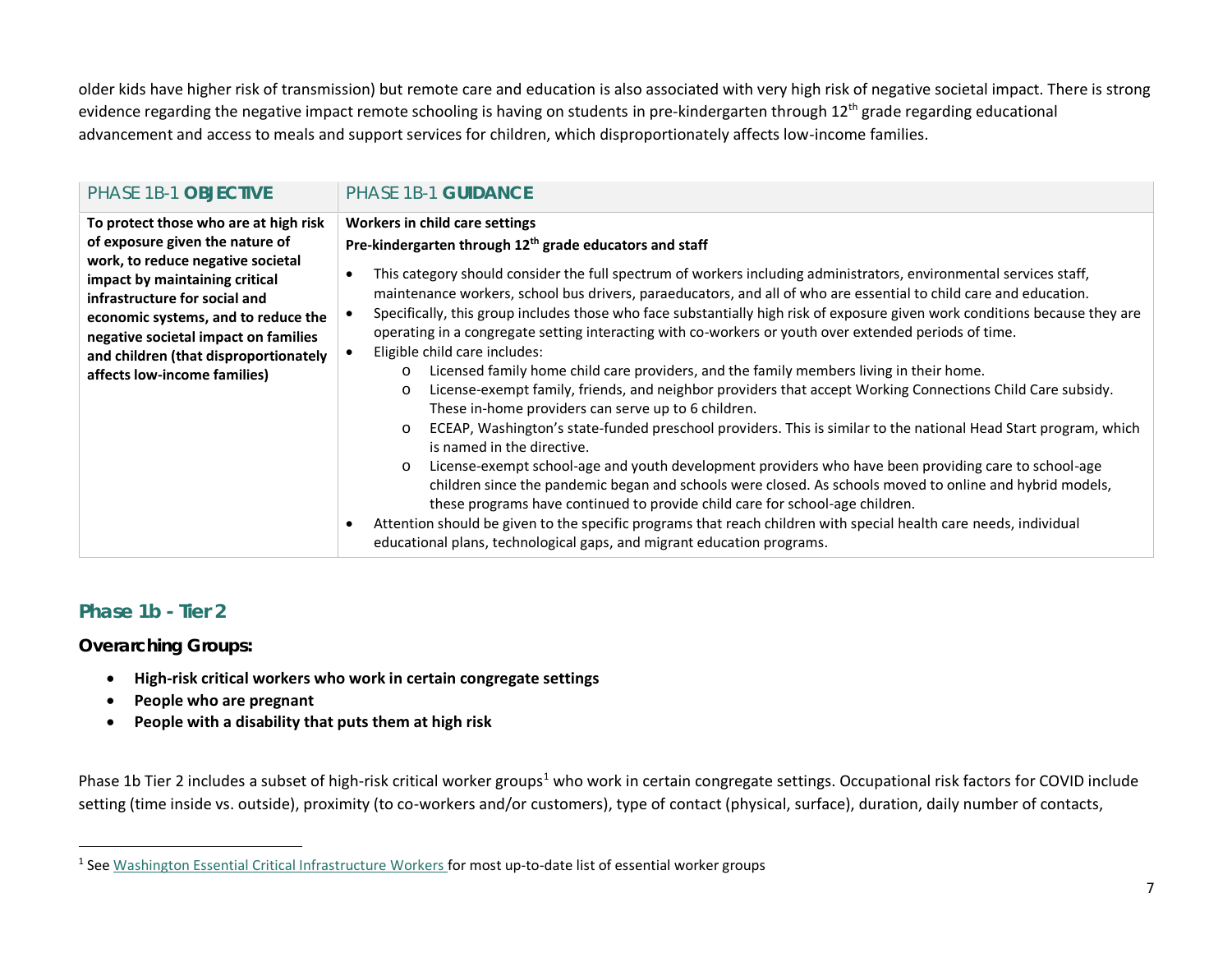capability to assess possible infection (screening), consistent access to/ability to use protection, cleaning (frequency), and barriers to healthcare access. The course of the pandemic in Washington state indicates that specific groups of workers operating in congregate settings—such as, agricultural workers, food processing, and incarceration facilities — have experienced significantly elevated rates of infection given the nature of their working and/or living conditions. In addition, the working and living conditions contribute to transmission at work and in the community. Other critical worker groups are included in future phases.

| PHASE 1B-2 OBJECTIVE                                                                                                                                                                                                                                                                                                              | PHASE 1B-2 GUIDANCE                                                                                                                                                                                                                                                                                                                                                                                                                                                                                                                                                                                                                                                                                                                                                                                                                                                                                                                                                                                                                                                                                                                                                                                                                                                                                                                                                                                                                                                                                                                                                                                                                                                                                                                                                                                                                                                                                                                                                                                                                                                                                                                                                                                                                                                |
|-----------------------------------------------------------------------------------------------------------------------------------------------------------------------------------------------------------------------------------------------------------------------------------------------------------------------------------|--------------------------------------------------------------------------------------------------------------------------------------------------------------------------------------------------------------------------------------------------------------------------------------------------------------------------------------------------------------------------------------------------------------------------------------------------------------------------------------------------------------------------------------------------------------------------------------------------------------------------------------------------------------------------------------------------------------------------------------------------------------------------------------------------------------------------------------------------------------------------------------------------------------------------------------------------------------------------------------------------------------------------------------------------------------------------------------------------------------------------------------------------------------------------------------------------------------------------------------------------------------------------------------------------------------------------------------------------------------------------------------------------------------------------------------------------------------------------------------------------------------------------------------------------------------------------------------------------------------------------------------------------------------------------------------------------------------------------------------------------------------------------------------------------------------------------------------------------------------------------------------------------------------------------------------------------------------------------------------------------------------------------------------------------------------------------------------------------------------------------------------------------------------------------------------------------------------------------------------------------------------------|
| To protect those who are at high risk of<br>exposure and transmission given the<br>nature of working and living conditions,<br>to prevent hospitalizations and rates of<br>severe morbidity and mortality, and to<br>reduce negative societal impact by<br>maintaining critical infrastructure for<br>social and economic systems | Certain critical workers with significantly high risk of exposure and transmission in certain congregate settings<br>Congregate setting refers to an environment where individuals work and/or live in an enclosed space where they are<br>interacting with a high volume of people (i.e., supermarket) over extended time and not able to consistently social<br>distance (i.e., be more than 6 feet apart).<br>This does not include all critical worker groups but just a subset outlined below. This subset is focused on workers who<br>are working in a congregate/enclosed setting working within 6 feet of other workers over an extended time (3 or more<br>hours in 24-hour day). Therefore, workers who are able to socially distance, work remotely or work off-site not in a<br>congregate setting would not be included. Specific groups and guidance are outlined below:                                                                                                                                                                                                                                                                                                                                                                                                                                                                                                                                                                                                                                                                                                                                                                                                                                                                                                                                                                                                                                                                                                                                                                                                                                                                                                                                                                            |
|                                                                                                                                                                                                                                                                                                                                   | Congregate agriculture - specifically those who work and/or live in a congregate setting interacting with a high<br>volume of co-workers (vs. animals) over extended periods of time (i.e. 3 or more hours in a 24-hour day).<br>Relevant roles are more likely to include crop selection, production and packaging vs. equipment maintenance<br>Congregate food processing - specifically those who work and/or live in a congregate setting interacting with<br>high volume of co-workers (vs. animals) over extended periods of time (i.e. 3 or more hours in a 24-hour day).<br>Also includes those working in fishing vessels.<br>Workers in congregate grocery stores or food banks - specifically those who work in a congregate setting<br>interacting with high volume of co-workers over extended periods of time (i.e. 3 or more hours in a 24-hour day).<br>We encourage considering prioritizing retail stores of higher density/volume (e.g., grocery stores, higher volume<br>retail/convenience stores providing groceries) vs. where people are more able to be socially distant (e.g.,<br>wineries, coffee shops).<br>Congregate staff in correction facilities, prisons, jails, detention facilities, and court facilities - specifically those<br>who are interacting with high volume of individuals in a congregate interior setting over extended periods of<br>time (i.e. 3 or more hours in a 24-hour day). We encourage considering the spectrum of staff (e.g. facility<br>management, security, counselors) who fit this exposure criteria.<br>Congregate public transit - specifically those who work in an enclosed (vs. outdoor) congregate setting<br>interacting with high volume of co-workers or general public over extended periods of time (i.e. 3 or more hours<br>in a 24-hour day) to facilitate the transport of people. Settings may include bus, train, ferry, airport, and other<br>high density transportation settings - or lower density settings where individuals are tightly constricted over an<br>extended time, specifically taxies, limos and ride-share private vehicles over 4 people. It does not include those<br>who can work remotely or in an office where they can practice being socially distant. |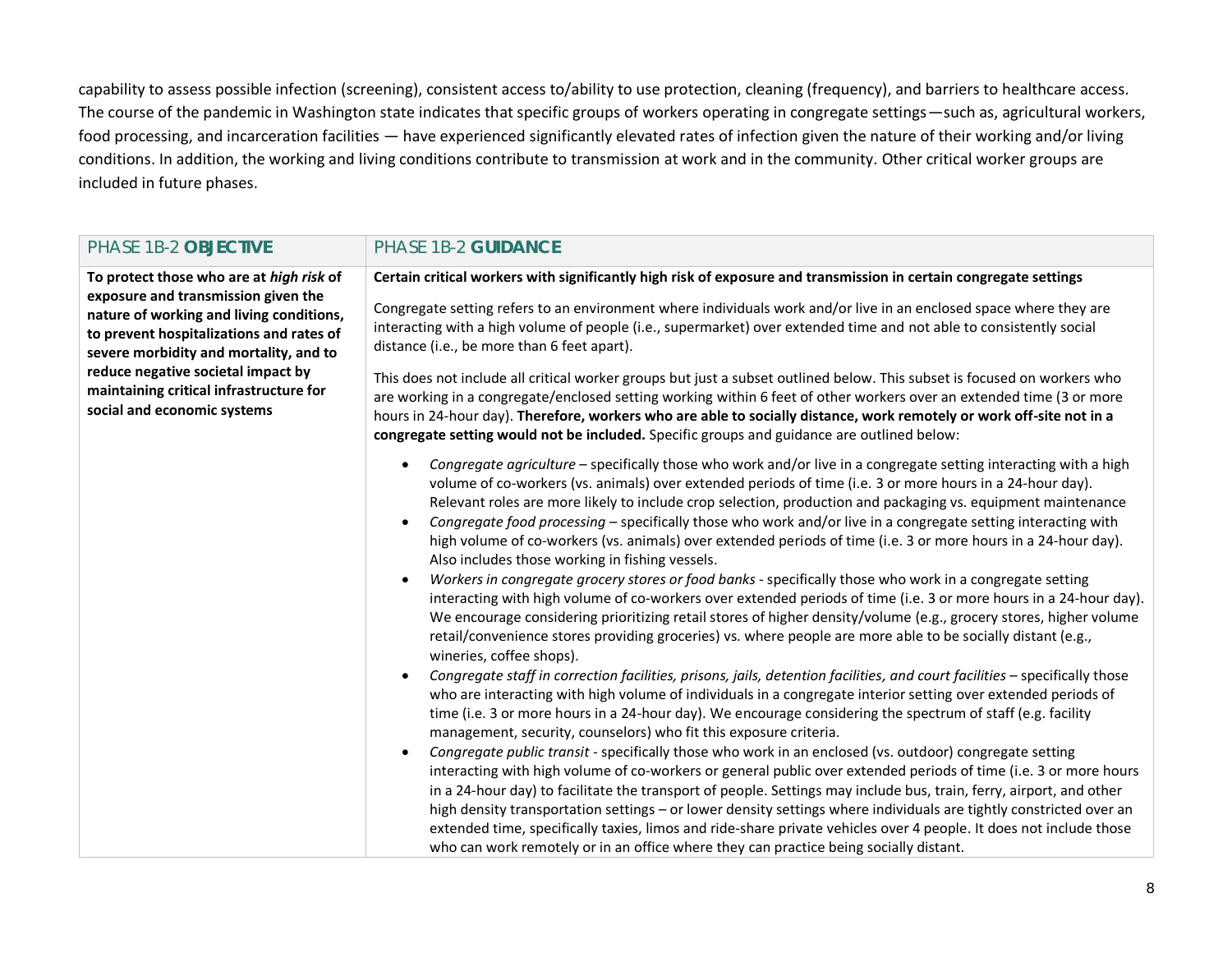Phase 1b Tier 2 also includes a subset of people with underlying conditions that put them at increased risk for severe illness if infected with COVID-19 leading to hospitalization, morbidity, and mortality that are anticipated to face challenges accessing care.

| <b>PHASE 1B-2 OBJECTIVE</b>                                               | <b>PHASE 1B-2 GUIDANCE</b>                                                                                                                                                                                                                                                                                                                                                                                                                                                                                                                                                                                                                                                                                                                                                                                                                                                                                                                                                                                                                                                                                                                                                                                                                                           |
|---------------------------------------------------------------------------|----------------------------------------------------------------------------------------------------------------------------------------------------------------------------------------------------------------------------------------------------------------------------------------------------------------------------------------------------------------------------------------------------------------------------------------------------------------------------------------------------------------------------------------------------------------------------------------------------------------------------------------------------------------------------------------------------------------------------------------------------------------------------------------------------------------------------------------------------------------------------------------------------------------------------------------------------------------------------------------------------------------------------------------------------------------------------------------------------------------------------------------------------------------------------------------------------------------------------------------------------------------------|
| To prevent hospitalization and rates of<br>severe morbidity and mortality | <b>Pregnant people</b><br>People with a disability that puts them at high risk. This includes individuals with Down syndrome, a developmental<br>disability, or an intellectual disability, or who are deaf/hard of hearing, blind/low-vision, or deafblind, AND that<br>disability or an underlying medical condition increases their risk for severe outcomes per the CDC's list of the<br>conditions that put people at increased risk of severe illness from COVID-19 (note: this is a living document that may<br>be updated as science evolves). This includes three types of groups - specifically:<br>People with a physical or intellectual disability where they cannot use protective measures (e.g., severe<br>$\circ$<br>autism, epilepsy)<br>People with a physical or intellectual disability that is clinically associated with severe outcomes if infected<br>$\circ$<br>with COVID (e.g., down syndrome, neurological condition)<br>People with a physical or intellectual disability AND at least one of the comorbidities or medical conditions<br>$\circ$<br>that increases risk or may increase risk of severe illness from COVID-19 per the CDC's list of the conditions<br>that put people at increased risk of severe illness from COVID-19 |

## **Phase 1b - Tier 3**

*Overarching Groups:*

- **People 16 years and older with 2 or more co-morbidities or underlying conditions**
- **People 60 years and older**

Phase 1b – Tier 3 includes people who have certain medical conditions that put them at increased risk for severe illness if infected with COVID leading to increased hospitalization, morbidity and mortality. The list of conditions is based upon research by CDC posted at www.cdc.gov/coronavirus/2019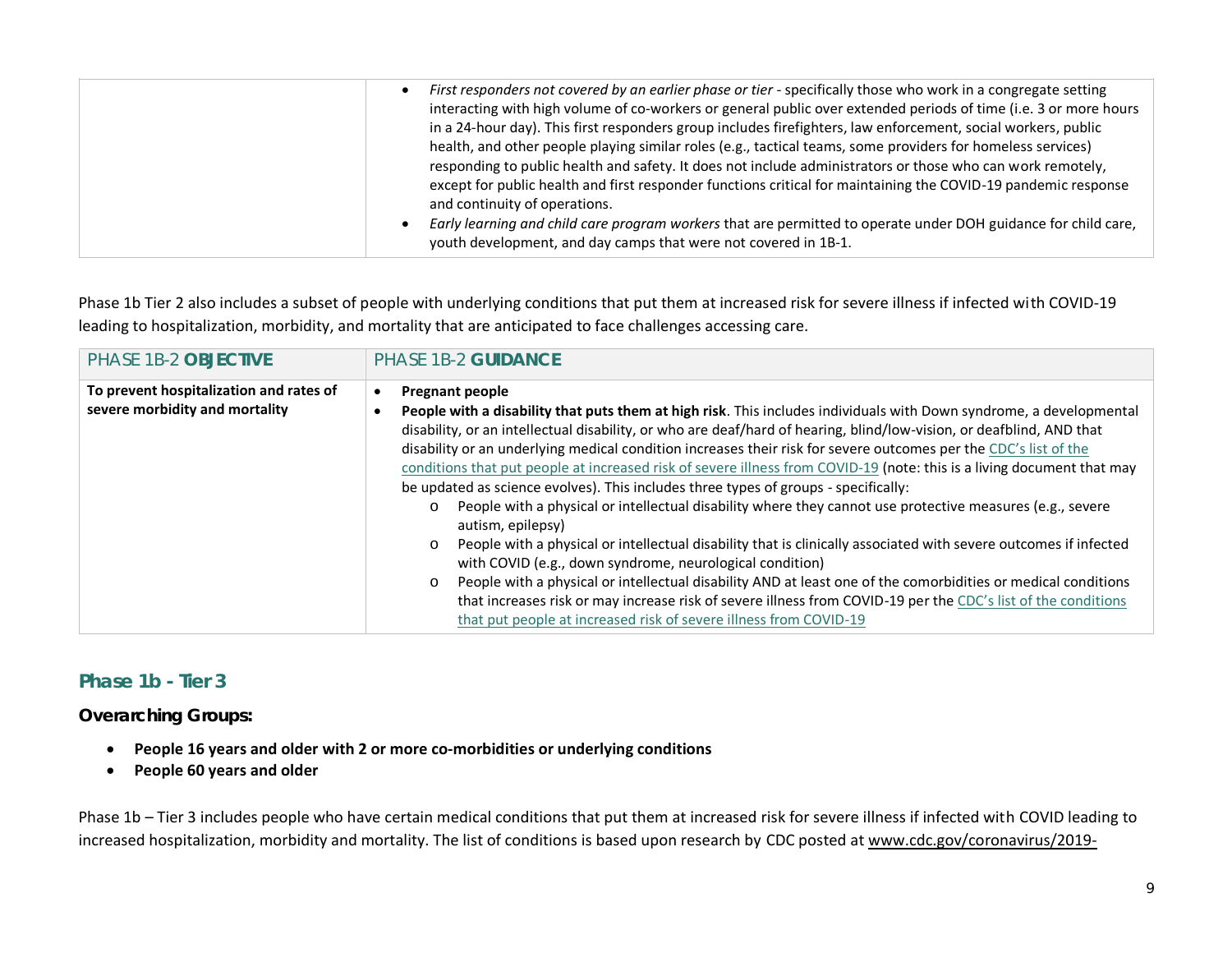ncov/need-extra-precautions/people-with-medical-conditions.html. It is a living document that may be updated as science evolves. This group also includes people over 60 years of age given high rates of hospitalization and severe morbidity and mortality associated with this older age bracket.

| <b>PHASE 1B-3 OBJECTIVE</b>                                               | <b>PHASE 1B-3 GUIDANCE</b>                                                                                                                                                                                                                                   |
|---------------------------------------------------------------------------|--------------------------------------------------------------------------------------------------------------------------------------------------------------------------------------------------------------------------------------------------------------|
| To prevent hospitalization and rates of<br>severe morbidity and mortality | People 16 years and older with 2 or more co-morbidities or underlying conditions per the CDC's list of the conditions<br>that put people at increased risk of severe illness from COVID-19. Conditions on the entire list are included for<br>consideration. |
|                                                                           | People 60 years and older                                                                                                                                                                                                                                    |

## **Phase 1b - Tier 4**

#### *Overarching Groups:*

- People (residents, staff, volunteers) in certain congregate living settings specifically, correctional facilities, prisons, jails, and detention **centers; group homes for people with disabilities; and congregate settings (e.g. shelters, temporary housing) where people experiencing homelessness live or access services**
- An additional subset of at-risk critical workers in certain congregate settings specifically, restaurants and food services, manufacturing and **construction**

Phase 1b – Tier 4 includes an additional subset of people in certain congregate settings where there is a high to medium risk of exposure and transmission who have not been covered in earlier tiers. Exposure risk is due to factors such as setting (time inside vs. outside), proximity (to co-workers and/or customers), type of contact (physical, surface), duration, daily number of contacts, capability to assess possible infection (screening), consistent access to/ability to use protection, cleaning (frequency), barriers to healthcare access, etc. The first group in Tier 4 includes people in specific congregate living settings where there is local data indicating high rates of infection and transmission and people in these settings tend to have a high prevalence of underlying conditions and vulnerabilities that put them at higher risk for severe outcomes. We recognize there are other congregate living settings (e.g. communal residences) and these residents should evaluate their eligibility via other groups and phases. The second group in Tier 4 a subset of critical workers who are operating in congregate settings that have indicated high rates of infection and transmission. Other critical workers in congregate settings will be eligible in Phase 2.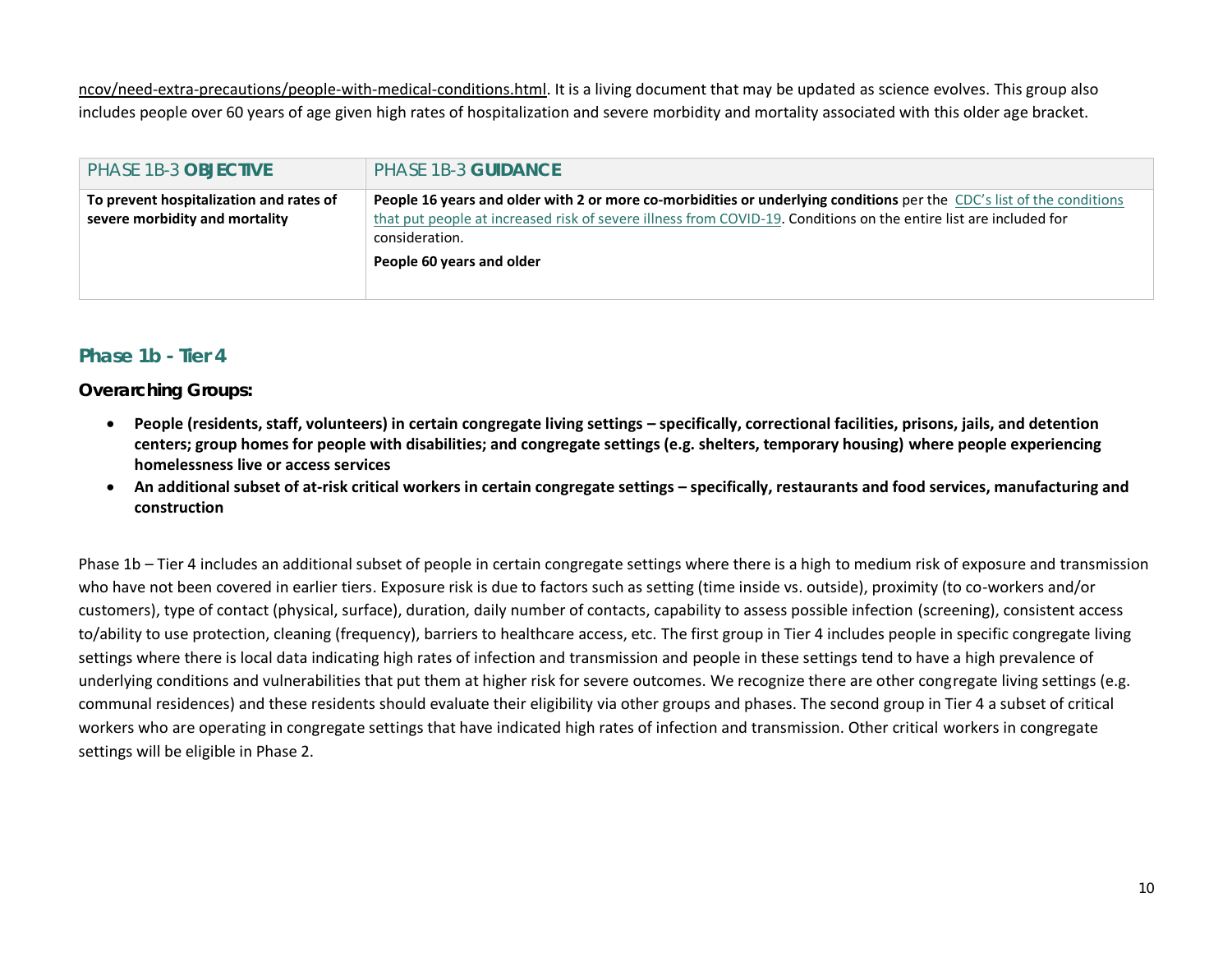| PHASE 1B-4 OBJECTIVE                                                                                                                                                                                                                                             | <b>PHASE 1B-4 GUIDANCE</b>                                                                                                                                                                                                                                                                                                                                                                                                                                                                                                                                                                                                                                                                                                                                                                                                                                                                                                                                                                                                                                                                                                                                                                                                                                                                                                                                                                                                                                                                                                                                                                                                                                                                                                                                                                                                                                                                                                                                                                                                                                                                                                                                                                                                                                                                                                                                                                                                                                                                                                                                                                                                                                                     |
|------------------------------------------------------------------------------------------------------------------------------------------------------------------------------------------------------------------------------------------------------------------|--------------------------------------------------------------------------------------------------------------------------------------------------------------------------------------------------------------------------------------------------------------------------------------------------------------------------------------------------------------------------------------------------------------------------------------------------------------------------------------------------------------------------------------------------------------------------------------------------------------------------------------------------------------------------------------------------------------------------------------------------------------------------------------------------------------------------------------------------------------------------------------------------------------------------------------------------------------------------------------------------------------------------------------------------------------------------------------------------------------------------------------------------------------------------------------------------------------------------------------------------------------------------------------------------------------------------------------------------------------------------------------------------------------------------------------------------------------------------------------------------------------------------------------------------------------------------------------------------------------------------------------------------------------------------------------------------------------------------------------------------------------------------------------------------------------------------------------------------------------------------------------------------------------------------------------------------------------------------------------------------------------------------------------------------------------------------------------------------------------------------------------------------------------------------------------------------------------------------------------------------------------------------------------------------------------------------------------------------------------------------------------------------------------------------------------------------------------------------------------------------------------------------------------------------------------------------------------------------------------------------------------------------------------------------------|
| To prevent hospitalization and rates of<br>severe morbidity and mortality, including<br>in settings that increase potential<br>exposure - and to reduce negative societal<br>impact by maintaining critical<br>infrastructure for social and economic<br>systems | People (residents, staff, volunteers) in certain congregate living settings given high rates of infection and transmission<br>and high prevalence of underlying conditions and vulnerabilities that put them at higher risk for hospitalization and<br>severe outcomes. Thus, this does not include all people living in congregate living settings. Specific settings include:<br>Residents and staff in group homes for individuals with disabilities, including serious mental illness,<br>$\bullet$<br>development and intellectual disabilities, and physical disabilities as well as residential substance use disorder<br>facilities not already covered in Phase 1<br>People in prisons, jails, detention centers, and similar congregate facilities and staff who work in such settings<br>not already covered in previous phases or tiers<br>Residents and staff working in congregate settings that serve people experiencing homelessness that access<br>services or live in the congregate settings (e.g. temporary housing, shelters) who are not already covered above<br>People living or residing in domestic violence shelters and staff who work in such settings<br>Certain critical workers with high-medium risk of exposure and transmission in certain congregate settings<br>Congregate setting refers to an environment where individuals work in an enclosed space where they are interacting<br>with a high volume of people over an extended time and are not able to consistently social distance (i.e., be more than 6<br>feet apart). Workers in these settings who are able to socially distance, work remotely or work off-site not in a<br>congregate setting would not be included.<br>This does not include all critical worker groups but just a subset outlined below based upon Washington State COVID-19<br>outbreak reports Specific groups and guidance are outlined below:<br>Restaurants and food services - specifically those who work in an enclosed congregate setting where they are in<br>$\bullet$<br>close proximity of a high volume of individuals over an extended period of time (i.e. >3 hours in 24 hour day).<br>Manufacturing - specifically those who work in an enclosed congregate setting interacting with high volume of<br>$\bullet$<br>individuals over an extended period of time (i.e., >3 hours in 24 hour day).<br>Construction - specifically those who work in a congregate setting (indoor or outdoor) where it is not possible to<br>be socially distant and the individual is interacting with a high volume of individuals over an extended period of<br>time (i.e., $>3$ hours in 24 hour day). |

# **Phases 2 and 3**

*Overarching Groups:*

• **All people not yet covered in Phase 1**